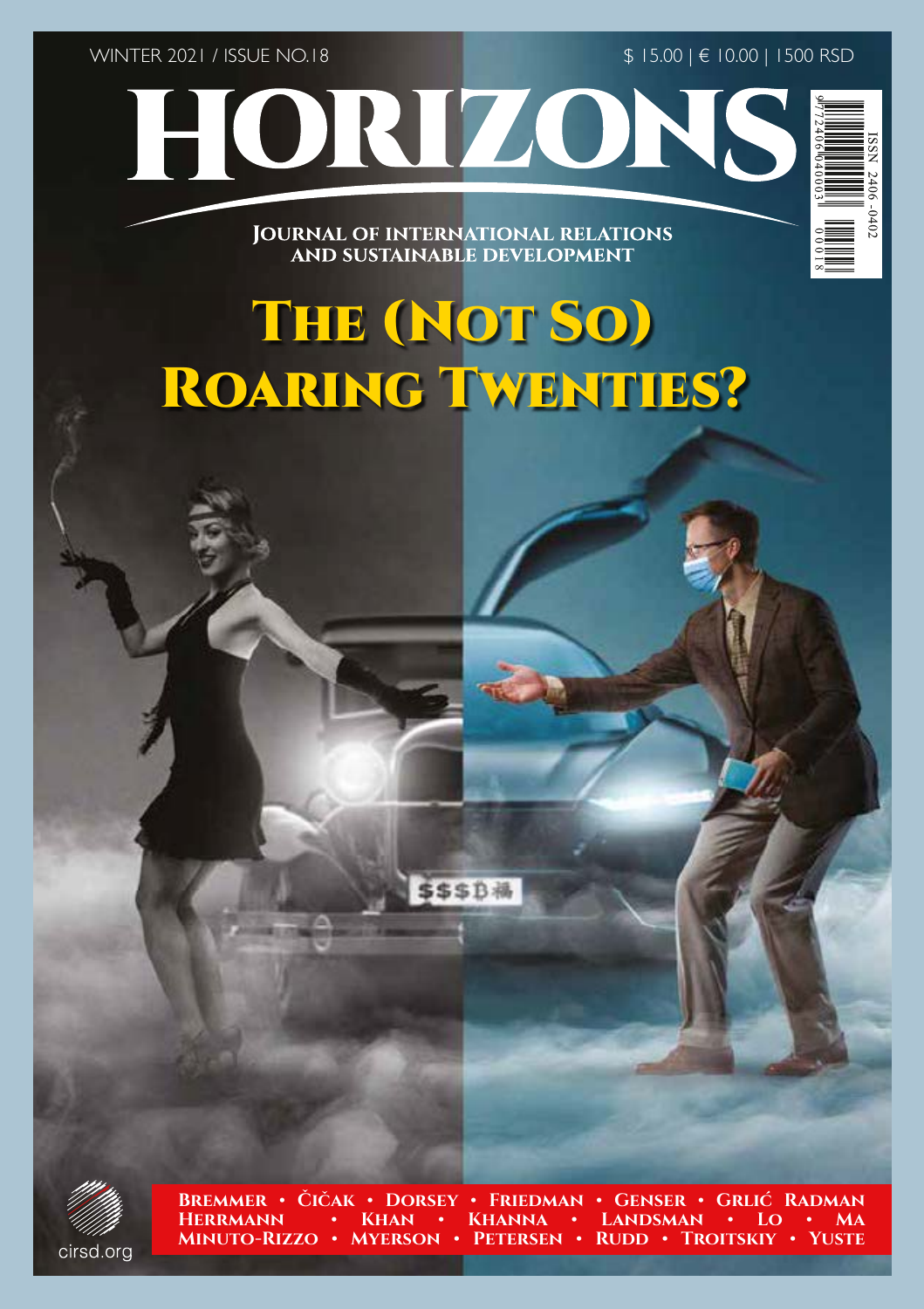# **The Decade of Living Dangerously**

# China's Play at Global Leadership

# *Kevin Rudd*

THE year 2020 was a devastating<br>
one, a year of plague, turmoil,<br>
and loss. It was also a year of<br>
great change and transformation, as the one, a year of plague, turmoil, and loss. It was also a year of world adapted with difficulty to meet challenges largely unprecedented in living memory, and the trends of global power appeared to shift beneath our feet. Whether from fear or dark humor, it has even been described as the year of the *apocalypse*. This may be more accurate than most consider: the word apocalypse, after all, means "revelation," stemming from a Greek word literally meaning to pull the lid off something, uncovering what lies beneath.

The year 2020 was like this in more ways than one. It pulled the lid off the true extent and meaning of our globalized, interconnected world; it revealed the dysfunction present in our

institutions of national and international governance; and it unmasked the real level of structural resentment, rivalry, and risk present in the world's most critical great power relationship—that between the United States and China.

The year 2020 may well go down in history as a great global inflection point. For that reason alone, it's worth looking back to examine what happened and why, and to reflect on where we may be headed in the decade ahead—in what I describe as the "decade of living dangerously."

For the dangerous decade ahead, several major themes emerge from this apocalyptic 2020. *First*, the descent of the U.S.-China relationship into Thucydidean rivalry as the balance of power continues to close militarily,



*Will such hopeful messaging be possible again?*

economically, and technologically, and with Taiwan and the South China Sea still looming as the most likely clash points. *Second*, the urgent need to find a new framework to manage these dangers, while providing room for full strategic competition as well as sufficient political space for continued strategic collaboration on climate, pandemics, and global financial stability. *Third*, the continued absence of global leadership as the great powers turned inward and against one another, leaving a vacuum waiting to be filled, as reflected in the failure of multilateral and international institutions at a time when they were needed most.

Fortunately, there are positive signs on these fronts. In Washington, the newly arrived Biden Administration has moved quickly to make effective multilateralism a key pillar of its foreign policy. In Beijing, Xi's commitments on climate change and investing in a "sustainable recovery" from the global COVID-19 recession are welcome developments. But much, much work remains to be done.

As we enter the second quarter of 2021, the world has many reasons to be hopeful that with effort a better path forward can be forged in the decade ahead. To understand where we might

*Kevin Rudd became President and CEO of the Asia Society in January 2021 and has been president of the Asia Society Policy Institute since January 2015. He served as Australia's 26th Prime Minister from 2007 to 2010, then as Foreign Minister from 2010 to 2012, before returning as Prime Minister in 2013. This is an edited and updated version of a speech delivered in December 2020 titled "China Has Politics Too: The Impact of Chinese Domestic Politics and Economic Policy on the Future of U.S.-China Relations" and an essay published in the* FT Chinese *titled "The New Geopolitics of China's Climate Leadership." You may follow him on Twitter @MrKRudd.*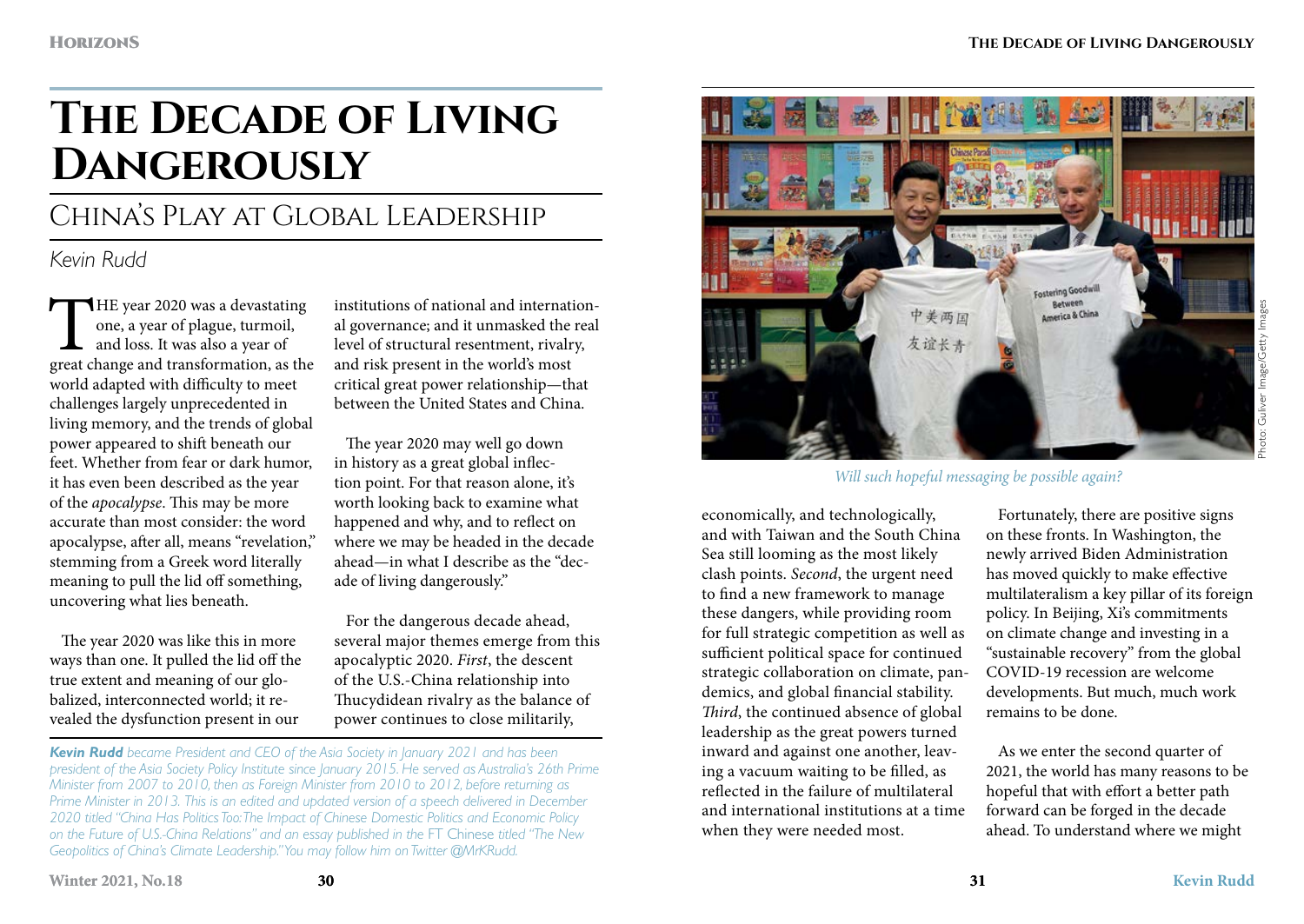be headed, it is necessary to take a look back at how we got here.

This essay will focus on three crucial issues in the year of the apocalypse, aiming to uncover what

lies beneath. *First*, by providing the necessary background to how Xi Jinping managed to strengthen his domestic political position. *Second*, the political ambition that came out of the Fifth Plenum meeting of the Chinese Communist Party (CCP) Central Committee in November 2020, which will likely go down in history as a major turning point for China and the world. And *third*, by examining how that boldness

has translated into a new determination by Xi Jinping for China to make a bid for true global leadership for the first time—and why the issue he chose is climate change. *climate leader.*

Xi's announcement in September 2020 that China will aim to achieve carbon neutrality before 2060 marked an important new milestone, signaling that it was not just willing to be a participant in the international fight against climate change but now aspired to be seen as a global climate leader. Deng Xiaoping's 30-year-old dictum of "hide your strength, bide your time, never take the lead" is well and truly over. This marks an important new era for the geopolitics of China's leadership, but also one in which Beijing must understand that it will be judged more

sharply than ever before, including by its developing country compatriots. And with President Biden having taken office in the United States with a wide-ranging and ambitious program to tackle climate change both domestically and internationally, climate also looms as a test case for whether a new balance of cooperation and competition between Beijing and Washington is possible.

### China Has Politics, Too

My hile both America and the  $VV$  world were transfixed by the U.S. presidential election on the third of November, very few people would have noticed that just five days before, China concluded a major meeting of the Central Committee of the Chinese Communist Party that outlined the core elements of Chinese political and economic strategy for the next 15 years.

The truism is true: our Chinese friends do think in the long term. We in the

West find ourselves captured by a combination of the electoral cycle and the news cycle. This highlights one critical difference between China, the United States, and the West: notably, the difference between what is tactical as opposed to what is strategic. *Just as American* 

It is, of course, natural that the world would focus on who would become the 46<sup>th</sup> president of the United States. This is not just because of the political theater that U.S. presidential elections represent. It's because U.S. domestic politics drives U.S. foreign policy, international economic policy, and strategic postures across the Asia-Pacific region and the world.

And if anyone thought that somehow domestic policy and foreign policy were clinically separate domains, I offer as "Exhibit A" the experience of Donald Trump as the classic counterproof. Trump's politics and personality radically impacted American policy toward the world at large.

But just as American domestic politics matter, so too do Chinese domestic politics. The political systems may be radically different. But the truth is that the internal politics of the CCP also radically impact the course of Chinese economic policy, foreign policy, and national security policy. And should anyone doubt this proposition, I offer "Exhibit B" as the counterproof: the impact of Xi

> Jinping on China's international posture over the past seven years.

Despite this fact, there is a predisposition, both in the United States and elsewhere in the world, to simply take Chinese politics as some sort of "given." This is a wrong conclusion. Chinese politics has never been static. It is constantly changing, although the patterns of change may be less evident to the untrained eye.

We in the democratic world need to radically lift our understanding of what makes the CCP tick. Perhaps it's because we are so obsessed with our own politics that we just don't care. Or we assume that the CCP is monolithic, notwithstanding the fact it now has 92 million members and a multiplicity of factions. Or perhaps it is thought that Chinese statecraft is somehow eternal, somehow detached from the series of bloodbaths and political reversals that have colored the history of the CCP

*Xi's announcement in September 2020 that China will aim to achieve carbon neutrality before 2060 marked an important new milestone, signaling that it was not just willing to be a participant in the international fight against climate change but now aspired to be seen as a global* 

*domestic politics matter, so too do Chinese domestic politics. The political systems may be radically different. But the truth is that the internal politics of the CCP also radically impact the course of Chinese economic policy, foreign policy, and national security policy.*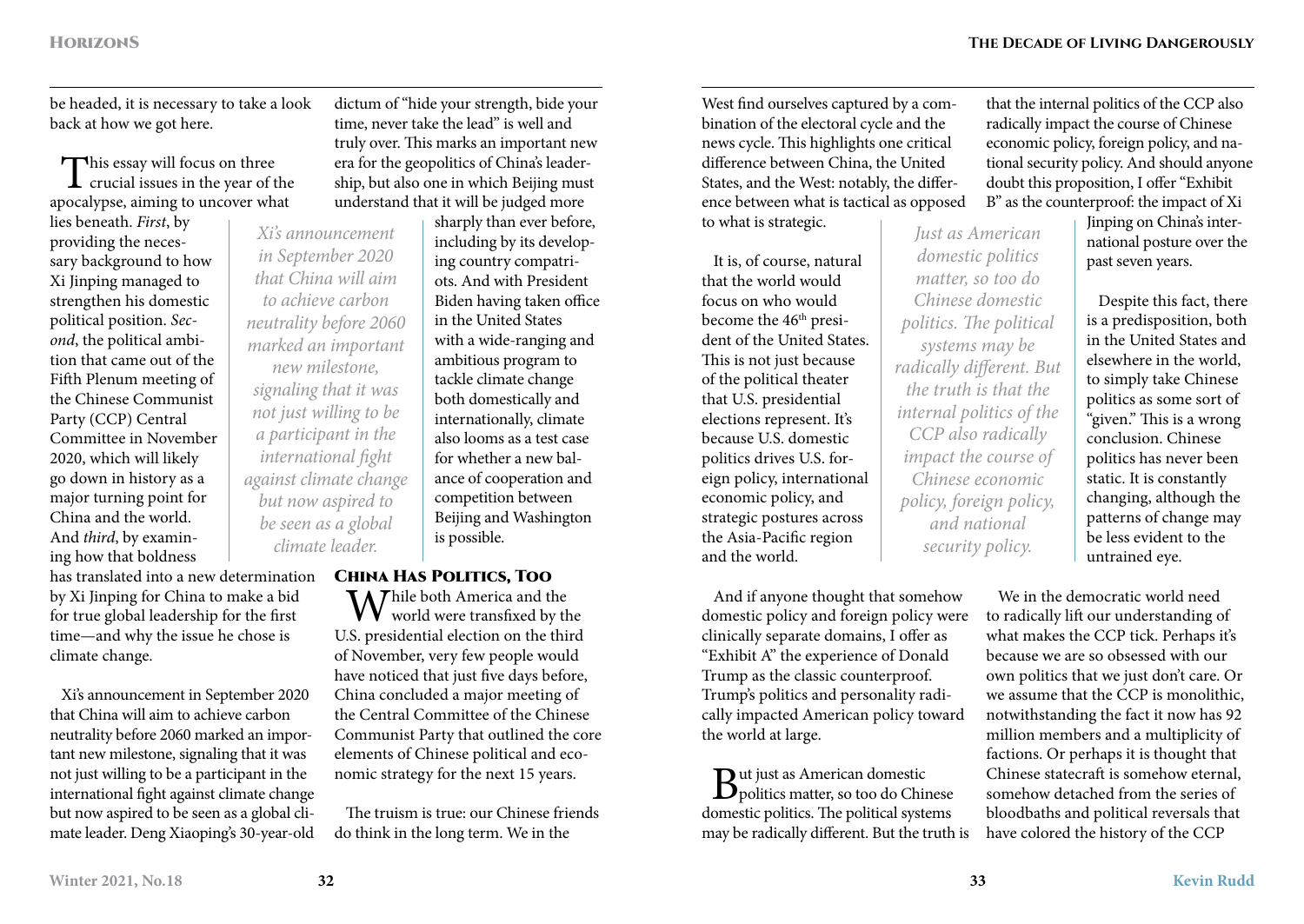since its founding in 1921. Or maybe we just think it's all too hard to make sense of Chinese internal politics, that it's all too impenetrable and even inscrutable.

This mindset must change. China is on course to become the largest economy in the world this decade and is already a peer competitor with the United States militarily in East Asia. And what China now does with its

*As we enter the second quarter of 2021, the world has many reasons to be hopeful that with effort a better path forward can be forged in the decade ahead.*

economy, environment, and climate will der pressure for a slowing economy, not also deeply shape the world for decades to come.

And all of the above are deeply influenced by the worldview of one man: Xi Jinping.

## 2020: The Year That Was

 $\mathbf V$ i Jinping, like China itself, has  $\Lambda$ had a tumultuous year. For Xi, the year began appallingly with the outbreak of the COVID-19 pandemic in Wuhan and its rapid spread to other parts of the country and then the world. Xi's domestic political position came under increasing challenge. He was criticized internally for the failure of the initial efforts to contain the virus on the grounds that local officials were too hesitant to report the truth to central party officials under Xi for fear that

they would be punished for being the deliverers of bad news. This was despite the fact that a supposedly "failsafe" system had been established after the SARS pandemic of 2003. This system was meant to immediately report any

> future coronavirus outbreaks to the center just like the center had supposedly directed the closure of all Chinese wet markets following the SARS outbreak 17 years ago.

Xi Jinping was also un-

only because of the impact of the virus, which ground most of the economy to a halt in the first quarter of 2020, followed by a creeping recovery during the second quarter. Xi was also criticized for having brought on the trade war with the United States, which had also begun to slow domestic growth, as well as a range of other domestic economic policy settings after 2015 that had gradually eroded private sector confidence, contributing to collapsing private fixed capital investment, and slowing growth.

 $B$ y the middle of 2020, with the world also rounding on China for having "exported" the virus to them, Xi Jinping found himself under considerable domestic pressure. But, if a week is a long time in politics, 12 months is an eternity. A year following the outbreak

in Wuhan last November or December 2019, the virus has by and large been brought under control across China.

Furthermore, China's economy in the second half of 2020 recovered rapidly,

with annual economic growth coming in at 2.3 percent, which made it the only major world economy to grow in the year of the pandemic. China is now distributing its vaccines to countries across the developing world at a time when the United States does not appear to have yet turned the corner on its comprehensive COVID disarray.

Indeed, from Beijing,

America's political system has been seen as dysfunctional, its economic recovery questionable, and its overall international standing undermined as a consequence of its comprehensive mishandling of the pandemic.

The net effect of all the above is that<br>Xi Jinping, whose domestic political position was in considerable difficulty earlier this year, now finds his position strengthened. Xi Jinping's continued political ascendancy was underlined by the Fifth Plenum Meeting of the Central Chinese Committee, which concluded

on October 29<sup>th</sup>, 2020. Judging by the Plenum's outcome, Xi's political ambition to remain in power for the next 15 years looks increasingly secure.

China also looks to be in a better

*China looks to be in a better position to surpass the American economy in the 2020s, accelerated by the rapid pace of the Chinese recovery. And this decade increasingly appear to be the decade when Xi Jinping will want to see the realization of reunification with Taiwan.*

position to surpass the American economy over the course of the 2020s, accelerated by the rapid pace of the Chinese recovery.

And the 2020s increasingly appear to be the decade when Xi Jinping will want to see the realization of reunification with Taiwan. Indeed, a little noticed op-ed by a senior party official in early November 2020 stated, "It may be dif-

ficult to achieve the goal of cross-strait unification without using military force." No one has used that sort of language about Taiwan at senior levels in Chinese politics for more than 40 years.

 $\Gamma_{\text{as the make-or-beak decade for}}$ the future of Chinese and/or American power. Whatever each country may publicly declare as being its strategic objectives in relation to the other, the reality is that deep strategic competition between Washington and Beijing is already well underway.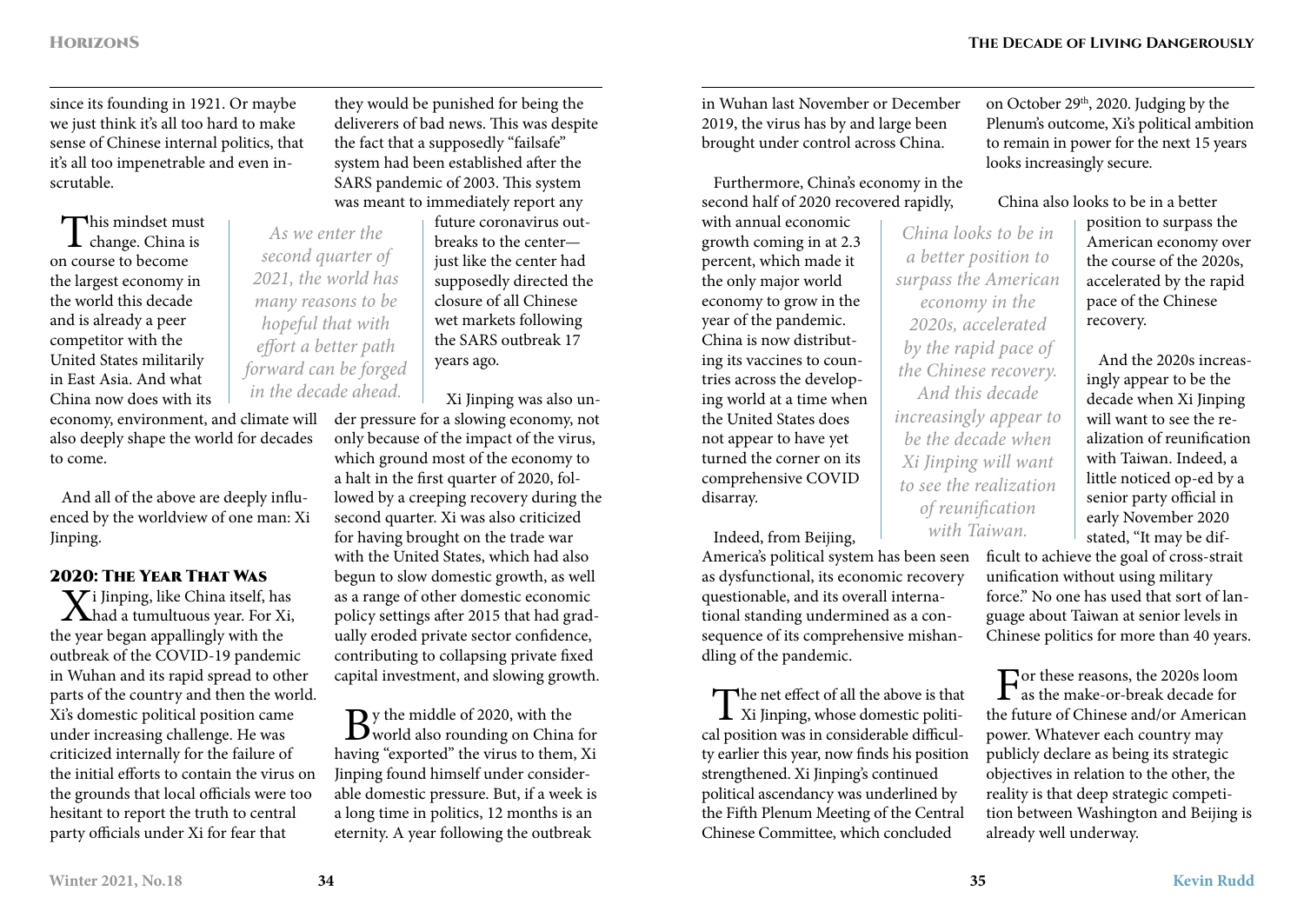And the prize at stake is who gets to write the rules of the international order for the rest of the twenty-first century—not just in the rarefied world of foreign policy, and not just for the international institutions that form the

current rules-based system, but also who gets to set the standards for the new technologies that will drive and, in some cases, dominate our lives

for decades to come. In many ways the test case, so to speak, for all this ambition is climate change—China's firstever bid for true global leadership on any issue.

The 2020s therefore will be very much the decade of living dangerously for us all.

### Chinese Politics During 2020

The Fifth Plenum of the 19th Cen-**L** tral Committee in October 2020 was ostensibly about economics. It was to approve the party's formal recommendations for the content of the 14<sup>th</sup> Five-Year Plan, which will be formally considered by the National People's Congress in March 2021. And while the economic content of the next Five-Year Plan is important, the primary significance of the Plenum was politics. It laid the foundation for the 20<sup>th</sup> Party Conference in November 2022, which will formally determine whether Xi Jinping will become, in effect, leader for life.

What the text of the Plenum communiqué reveals is that Xi Jinping's political position has become even further entrenched. The adulatory language used at the Plenum about Xi Jinping was deeply reminiscent of that used for

> Mao. Xi was referred to as China's "core navigator and helmsman." The last time the word "helmsman" was used to describe a Chinese

political leader was in reference to the "great helmsman" (*Weida de Duoshou*) Mao Zedong himself at the height of the Cultural Revolution.

Central Committee members<br>
Calso showered Xi Jinping with praise, including Xi's "major strategic achievement" in the handling of the COVID-19 pandemic. Most important, however, beyond the public sycophancy toward Xi, was the fact that the Plenum did not nominate a successor. In recent decades, it had become "normal" practice for China's leaders to use the Fifth Plenum of the Central Committee during their second term in office to indicate who was most likely to succeed them. For example, under the previous party General Secretary Hu Jintao, at the Fifth Plenum of the 17th Committee in 2010, Xi Jinping was appointed vice chairman of the Central Military Commission, thereby making it plain to all that he would be inheriting Hu Jintao's mantle.

No comparable appointments were made during the Fifth Plenum in 2020. It is, therefore, the most formal indication so far that Xi Jinping will seek to remain in office for a third term and probably beyond, thereby finally breaching the convention laid down by Deng Xiaoping that party leaders should only remain in office for two terms, thereby avoiding the problem that arose with Mao in the last 20 years of his career.

Xi Jinping had already paved the way for this change back in 2018 when the National People's Congress formally amended the constitution to allow the Chinese president to exceed a two-term limit. However, the decision by this Plenum not to appoint a successor to Xi Jinping provides the final formal proof that this is now his clear intention.

Lest there be any doubt on this<br>
question, Xi Jinping has also spent a large part of 2020 eliminating any real or imagined political opponents. There have already been a range of purges, imprisonments, arrests, removals, or demotions of individuals who have been critical (or at least seen to be critical) of Xi Jinping's policy course.

Most spectacular among these was the investigation of Vice President Wang Qishan's former chief of staff, Dong Hong, who had worked closely with Wang for 20 years between 1998

and 2017. This has been a remarkable development. Wang Qishan and Xi Jinping had previously been regarded as close, with Xi entrusting Wang with the leadership of the party's anticorruption campaign between 2013 and 2018. Indeed, Dong Hong worked for Wang in this capacity. Dong's arrest is a shot across the bow for any potential political challenger to Xi's authority, including those closest to him.

In June 2020, Xi also launched a nev<br>
"Party Education and Rectification"<br>
International be Date's land n June 2020, Xi also launched a new Campaign" targeting the Party's legal and security apparatus in particular. Chen Yixin, the secretary-general of the party's Political and Legal Affairs Commission—which oversees China's law enforcement bodies—was more explicit. In his words, the goal of the campaign was "pointing the blade inward, to completely remove the cancerous tumors, remove the evil members of the group, and ensure that the political and legal team is absolutely loyal."

In October, Chen said that the "three month pilot program" of the rectification campaign was ending, but only to consolidate so that a "nation-wide rectification can begin next year." He highlighted that, so far, 373 officials had been put under formal investigation and 1,040 others disciplined. "Rectification of political and legal teams has entered a critical period of investigation and correction," he said.

*The 2020s will be very much the decade of living dangerously for us all.*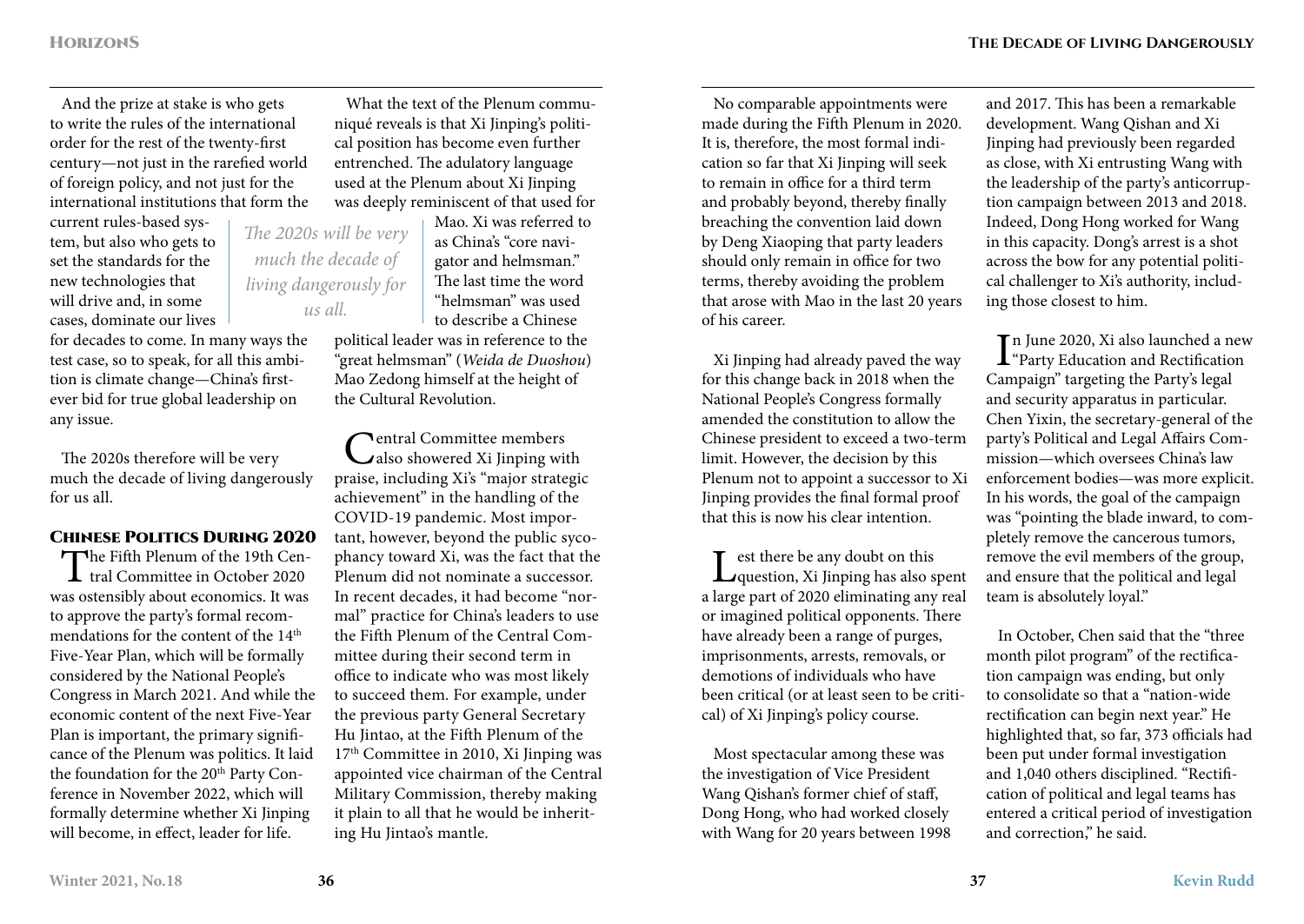Therefore, in 2021, the year during which preparations for the critical Party Congress of 2022 will be most intense, the party's internal security apparatus is about to be reminded that Xi Jinping means business.

The series of purges that have<br>occurred across these securityrelated institutions over the past seven years reflect the fact that Xi Jinping has never believed that this central part of the Chinese Communist Party's internal machinery was fully under his control. Indeed, in Beijing, it was widely believed that these institutions had been the last redoubt of former General Secretary Jiang Zemin, despite Jiang having left office in 2002. One of Xi Jinping's political hallmarks is that he never leaves anything to chance.

As soon as Xi Jinping took power, he conducted widespread purges of the senior leadership of the People's Liberation Army with the anticorruption campaign, replacing them with his own appointments of people he believed to be "absolutely loyal" to his command. Xi had earlier also brought the People's Armed Police (China's massive paramilitary force) under the direct control of the CCP, removing it from the control of the State Council, where it had long enjoyed a level of institutional autonomy.

Finally, Xi Jinping succeeded at the most recent Plenum in promoting six

new members of the Central Committee. All six are very much Xi Jinping's men. These are the party's secretaries in Hubei, Zhejiang, Shaanxi, and Liaoning and the governors of Shanghai and Shandong. The promotion of "Xi's people" has been unfolding rapidly in the six weeks since the Fifth Plenum.

These actions build on a range of<br>measures already implemented<br>Vi Fantas in his fantas parameter by Xi Jinping in his first seven years in office that consolidated more and more political power in his own hands. Xi has been described as "the chairman of everything." He is personally chairman of all the major leading groups of the party that in any way deal with significant policy questions. He has also relegated the status of Premier Li Keqiang and the State Council (China's cabinet) to a secondary and sometimes peripheral role. Under Xi, power has been relocated to the center.

This is also consistent with Xi Jinping's more general assertion of the centrality of the party's political and ideological rule over the country, the economy, and society at large. The opportunity for any form of policy, let alone political dissent, outside the internal organs of the party has now been severely circumscribed. This now also extends to the universities, civil society, the media, and even international organizations (e.g., the investigation of the most recent president of Interpol, Meng Hongwei).

# **NATIONAL SECURITY**

**PRIORITIZED**<br> $\Lambda$  further innovation of the recently  $A<sup>further</sup> innovation of the recently concluded Party Plenum, and the$ recommendations for the 14<sup>th</sup> Five-Year Plan that the communiqué outlines,

has been the large-scale expansion of the party's security control machinery. The communiqué states: "We will improve the centralized, unified, efficient, and authoritative national security leadership system, [...] improve national security legislation, [...] and strengthen national

security law enforcement." Tellingly, the communiqué also explains that the party now sees security as the key factor in China's future development. As it states: "We have become increasingly aware that security is the premise of development and development is the guarantee of security."

This was also visible when Xi hosted a November 2020 meeting on crafting new national security directives, when Xi stressed the necessity of achieving "security" in every facet of China's existence, including "economic security, political security, cultural security, social security, and ecological security."

Minister of Public Security Zhao Kezhi gave a much more detailed explanation

in a long *People's Daily* op-ed published on November 12<sup>th</sup>, 2020. "The public security organ," he said, is the most "important tool of the people's democratic dictatorship and a 'knife handle' in the hands of the party and the people. Poli-

*Xi Jinping's determination to extend security control across most aspects of Chinese life has also been reinforced by rising geopolitical tensions with the United States.*

tics is the first attribute and politics is the first requirement." It was their job to "firmly grasp the eternal root and soul of loyalty to the party" and to "focus on building and mastering public security organs politically, and to earnestly implement absolute loyalty, absolute

purity, and absolute reliability as the only thorough and unconditional political requirements" along with being "absolutely loyal to the CCP Central Committee with Comrade Xi Jinping as the core." Zhao concluded that would require giving "full play to the role of 'knife handle'" to "resolutely defend the long-term ruling status of the Communist Party of China."

V i Jinping's determination to extend  $\Lambda$ security control across most aspects of Chinese life has also been reinforced by rising geopolitical tensions with the United States. Guo Shengkun, the Politburo member who heads the party's Central Political and Legal Affairs Commission, drew an explicit link between the party's internal and external security challenges in another article in November 2020. He stated that "we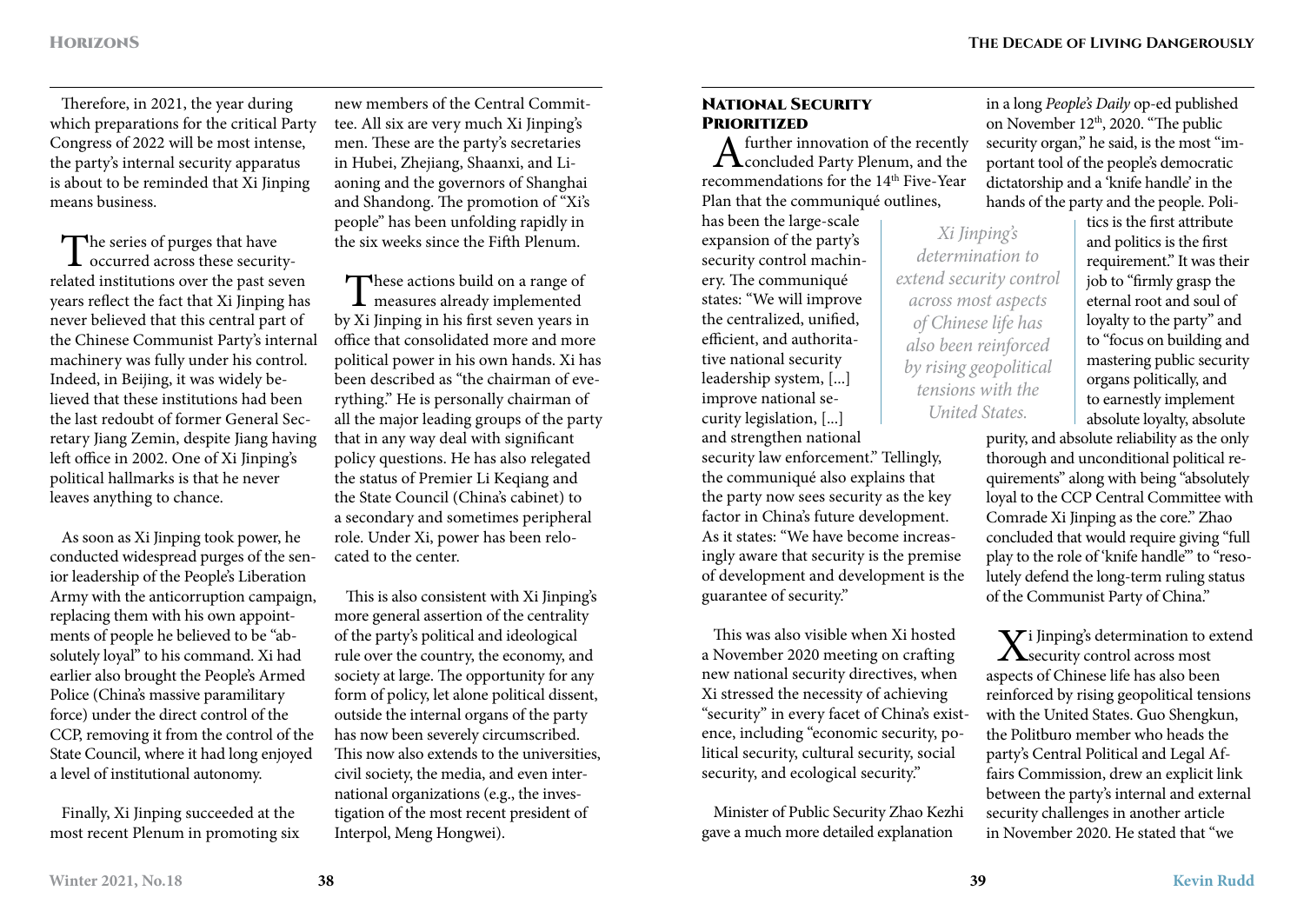must firmly safeguard the state's political safety, regime safety, and ideological safety" and "we must defend against and strike hard on sabotage, subversion, and splitism by hostile forces."

For Xi Jinping, the reality of geopolitical tension with the United States has both fortified and, to some extent, helped justify domestically his preexisting determination to assert maximum control over Chinese politics, media, business, academia, and society.

It is important to note that no previous Chinese Five-Year Plan document has ever included a section dedicated specifically to national security. That has now changed. Of itself, this underlines China's worsening external environment; the threat (in Beijing's mind) now posed to China's future national development; and the justification, therefore, for the securitization of everything.

**MAJOR TURNING POINT**<br> $\Lambda$  s noted, the Fifth Plenum is re- $A<sub>s</sub>$  noted, the Fifth Plenum is re-<br>
the Chinage and it is a gap about both Chinese politics and economics. The Plenum celebrates the fact that China has now achieved the first of its twin centenary goals—that is, for China to become "a moderately prosperous society" by the centenary of the

establishment of the Chinese Communist Party in 1921. The second of the centenary goals, scheduled for 2049 on the centenary of the People's Republic itself, is for China to achieve the status of a fully developed economy.

Over the past year or two, however, Xi Jinping has been advancing a new intermediary goal for 2035. And for the first time, in the October Plenum document, Xi outlined his blueprint for turning China into a "great modern socialist nation" over the course of the next 15 years. *No previous Chinese Five-Year Plan document has ever included a section dedicated specifically to national security. That has now changed.*

> The plenum document indicates that Xi now intends to accelerate China's second centenary goal—making China into "a modern socialist country that is prosperous, strong, democratic, culturally advanced, and harmonious" by the end of 2049—to at least majority completion by 2035.

This was underlined a week before the Plenum by Li Junru, former vice president of the Central Party School of the Communist Party, who said that Xi believed China's economic success "allows us to now have a very good foundation for the basic realization of modernization proposed by Deng Xiaoping 15 years ahead of schedule." He also indicated that the Fifth Plenum would be "a

major turning point" for China's path to modernization.

In 2035, Xi will be 82. This is the same age as Mao at his death. Therefore, it seems Xi is aiming to see his vision realized before his own passing—and quite possibly before the end of his own time in power.

Finally, Xi Jinping's campaign to continue in office for another three five-year terms, his expansion of party control across Chinese politics and society, as well as his broadening of the powers of the party's national security apparatus have been reinforced by a parallel campaign to ramp up popular nationalism.

 $\prod$ n a strikingly fiery speech on Oc-<br>tober 23<sup>rd</sup>, 2020, Xi used the com-**L** tober 23<sup>rd</sup>, 2020, Xi used the commemoration of China's entry into the Korean War to harness Chinese nationalist sentiments against future external threats.

Xi quoted Mao calling China's "victory" in the Korean War against the United States as "a declaration that the Chinese people had stood firm in the East, and an important milestone in the Chinese nation's march toward the great rejuvenation." Xi also stated that the correct lesson from the Korean War was that "seventy years ago, the imperialist invaders fired upon the doorstep of a new China, [...] that Chinese people

understood that you must use the language that invaders can understand to fight war with war and to stop an invasion with force, earning peace and respect through victory and that the Chinese people will not create trouble, but nor are we afraid of trouble, and no matter the difficulties or challenges we face, our legs will not shake and our backs will not bend."

In the same speech, Xi added that "Once provoked, things will get ugly," and that China will "never allow any person or any force to violate and split the motherland's sacred territory [...] for once such severe circumstances occur, the Chinese people shall deliver a head-on blow." And finally, in a pointed jab at the United States, he declared that "Any country and any army, no matter how powerful they used to be" would see their actions "battered" by international sentiment if they stood against China.

Earlier, on September 3rd, 2020, Xi had spoken at a ceremony commemorating the 75<sup>th</sup> anniversary of the end of the war against Japan, where he declared the five things the CCP could "never allow." *First*, for anyone to "smear" the party or its history; *second*, for anyone to "deny and vilify" the party's achievements; *third*, for anyone to "impose their will on China through bullying, or change China's direction of progress"; *fourth*, any obstruction of China's "right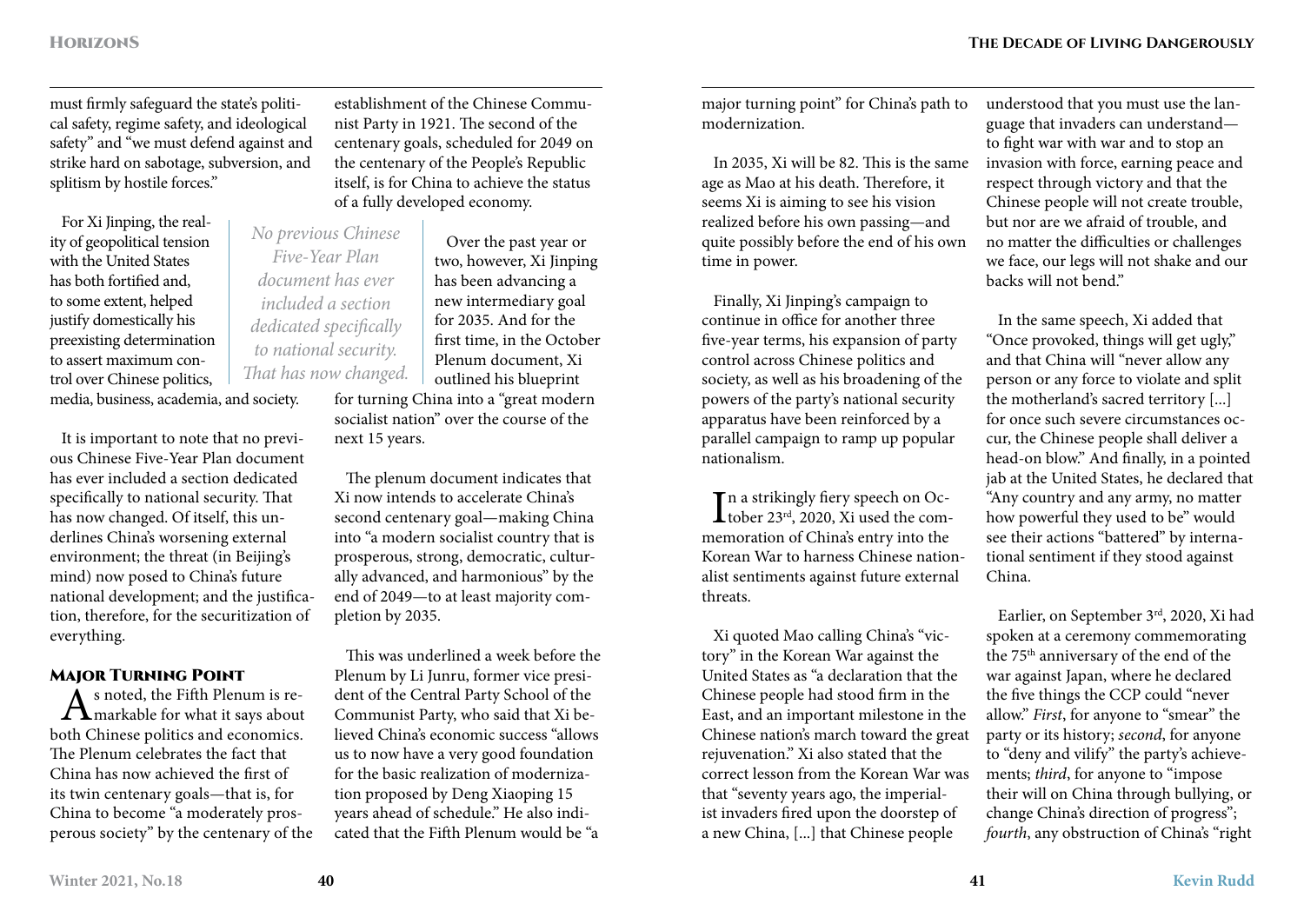to development"; and *fifth* (and most importantly), any attempt to "separate the CCP from the Chinese people."

In a new book of previously unpublished Xi speeches released on Sep-

tember 6<sup>th</sup>, 2020, titled *Discourses on Preventing Risks and Challenges and Responding to Emergencies*, Xi also warns of "the treacherous international situation" that China faces, and "an intensifying contest of two ideologies," with the United States desperate to

*The China of the future is becoming increasingly different from the China of the pre-Xi Jinping past. And he well may prevail, particularly if U.S. strategy continues to fail.*

Westernize and split China as the global balance of power shifts in China's favor.

To conclude, Chinese domestic politics over the course of 2020 went through its own radical cycle: from a leadership that was, in many respects, reeling from the impact of COVID-19 and economic implosion in the first part of the year to a leadership that by year's end was committed to the further consolidation of Xi Jinping's power as well as the strengthening of the overall control of the party.

This does not mean that internal opponents to Xi Jinping's political, economic, social, and foreign policy measures have disappeared. They have not. But they have been placed in check by Xi Jinping's superior political craft. As

I've written many times before, within the brutal politics of the Chinese Communist Party, Xi Jinping is both a master politician and a master Machiavellian. His ability to identify where the next political challenge will come from, and

> how to prevent it and/or outflank it, has proven to be formidable.

### History Is on His Side?

The China of the  $\perp$  future is becoming increasingly different from the China of the pre-Xi Jinping past. And he well may prevail, particularly if U.S. strategy continues to fail.

Alternatively, many factors are still at work within China itself that could cause Xi's domestic strategy to unravel: a radical polarization of domestic political opposition as a result of the harshness of the party rectification campaign to be unleashed in 2021; a Chinese private sector that embarks on a private investment strike in response to diminished business confidence; a large-scale, system-wide financial crisis, driven by excessive indebtedness and bank and corporate balance sheets that are no longer able to cope; further natural disasters, including a possible repeat coronavirus pandemic, given that these have occurred periodically in China's recent past; or an unanticipated

national security crisis with the United States that erupts into a premature conflict or even war.

Xi Jinping, however, believes that history is on his side. Xi is a Marxist determinist who believes in the twin disciplines of dialectical and historical materialism. For these reasons, he believes that China's continued rise is inevitable, just as the relative decline of the United States and the West is equally inevitable.

The critical variable for the future is what the Biden Administration and its friends, partners, and allies around the world now do. The recent record of U.S. policy has been less than impressive. But President Biden has assembled a formidable domestic, economic, and international policy team. They certainly have the intellectual capacity to grasp the complexity of the interrelated challenges (both foreign and domestic) that they face.

The question is whether, as Alexis de Tocqueville observed in a previous century, the politics of this curious American democracy, and its permanent predilection for divided government, will accommodate the strategic clarity and resolve that will be necessary for America to prevail.

An early test case is turning out to be climate change.

### Geopolitics of Climate Leadership

The origins of China's newfound de-<br>sire to play a leadership role in the global fight against climate change can be traced back to 2014, when Xi Jinping and U.S. President Barack Obama made a landmark joint announcement on climate change. This event took place less than three weeks before CCP's Central Conference on Work Relating to Foreign Affairs in the same year, which is when China embarked on a new era of confident, independent international policy activism under Xi's leadership.

Since then, China has shown a steady determination to demonstrate its own climate credentials, which increasingly has become a bright spot in China's position on the world stage. Yet, Xi's announcement in September 2020 that China will aim to achieve carbon neutrality before 2060 marked an important new milestone. For the first time, China has signaled it is not just willing to be a participant in the international fight against climate change, but that climate leadership has crossed the geopolitical Rubicon in Beijing's eyes. In other words, it has become a central priority for China irrespective of the steps taken by other countries, including the United States.

This marks an important new era<br>for the geopolitics of China's climate leadership but also one in which Beijing must understand that it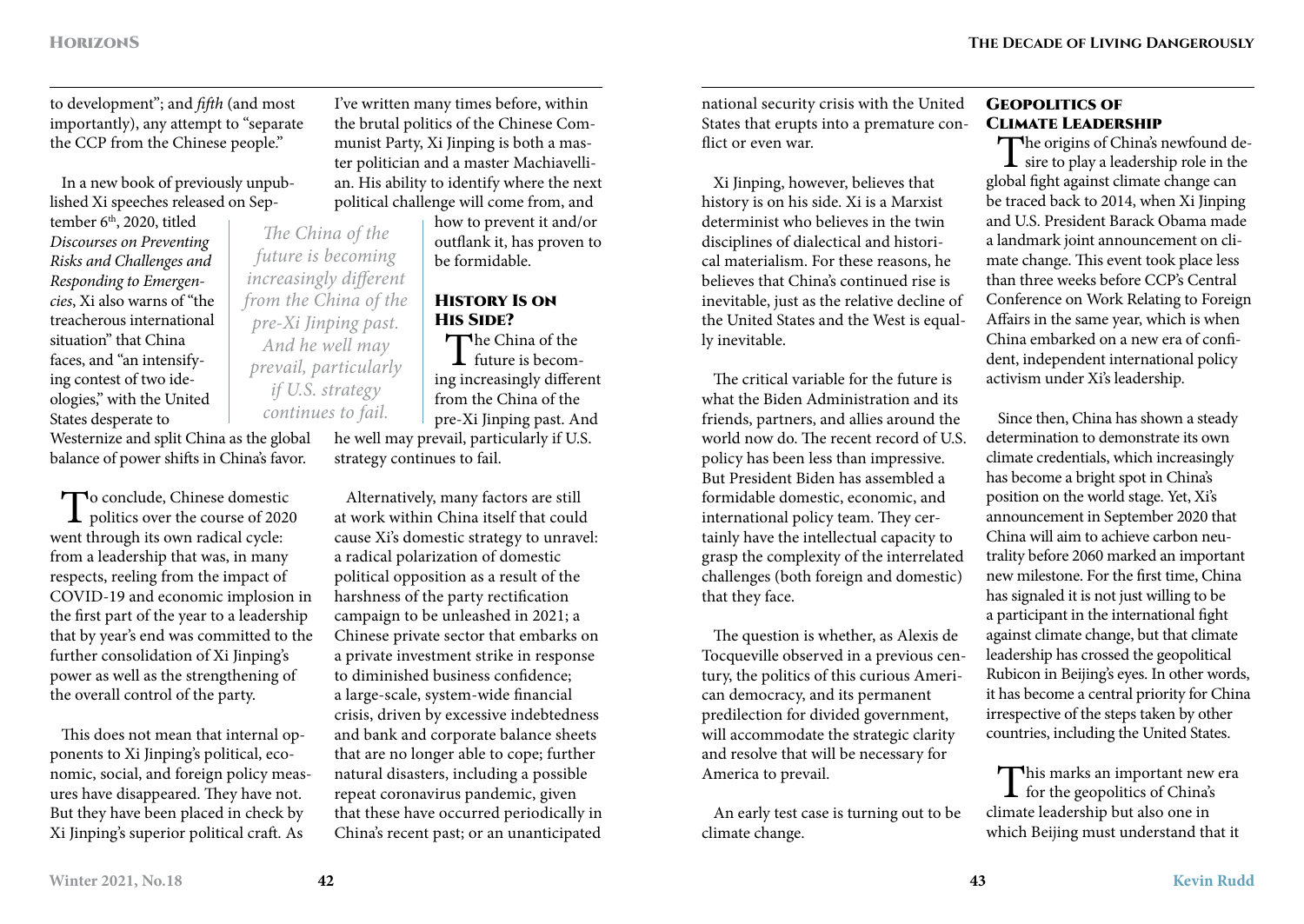will be judged more sharply than ever before, including by its developing country compatriots. This is especially the case as President-elect Joe Biden takes office in the United States with a wide-ranging and ambitious program to tackle climate change both at home and abroad.

To best navigate these newfound expectations and responsibilities, China will need to significantly bolster its short-term efforts to reduce emissions through its 2030 Nationally Determined Contribution (NDC) under the Paris Climate Agreement, especially with regard to its future use of coal. Piecemeal steps forward, such as those foreshadowed by Xi in December 2020, will be insufficient in the eyes of the international community. At the same time, China must demonstrate a propensity to achieve Xi's vision of carbon neutrality as close to 2050 as possible and start to seriously reorient its support for carbonintensive infrastructure overseas through its Belt and Road Initiative (BRI).

Without these steps, any goodwill generated by Xi's September 2020 announcement risks quickly becoming a thorn in China's side because of the geopolitical benchmarks it has now set for itself. The lack of any such evidence of a shift in short-term thinking towards Xi's long-term vision in the recently published 14th Five Year Plan does not therefore bode well in this regard.

### Ecological Civilization

Thile it was President Hu Jintao who first used the phrase "ecological civilization" in 2007 to describe China's own brand of environmentalism, it is Xi who has made it part of the party's lexicon and a key pillar for the country's development. In doing so, Xi has deliberately sought to differentiate China's approach from traditional Western notions of liberal environmentalism. This includes by underscoring the economic importance of environmental action, as evidenced by his regular pronouncement that "clear waters and green mountains are as valuable as mountains of gold and silver," a phrase Xi first used in 2005 when he was party secretary in Zhejiang province.

Until now, domestic imperatives have been driving China's creeping environmentalism. The single greatest inspiration for the change in behavior between the China the world grappled with at the UN Climate Conference in Copenhagen in 2009 and the China that was instrumental in the securing of the Paris Climate Agreement in 2015 was rising concerns among the Chinese population about the level of air pollution in their cities. Declaring a "war on pollution" during the opening of the 18th National Party Congress in March 2014 underscored this.

However, that same year, Xi's rhetoric also started to emphasize the international

imperatives of climate action. This included his declaration that "addressing climate change and implementation of sustainable development is not what we are asked to do, but what we really want to do and we will do well." Nevertheless,

China remained cautious, as demonstrated by Xi's decision not to attend a climate summit convened by former UN Secretary-General Ban Ki-moon in September 2014, which was billed as the most important moment in the lead-up to Paris.

Nevertheless, in 2015 and 2016,  $\sum$  Xi embarked on an intensive environmental reform effort within the party, including through embedding the concept of "ecological civilization" in the 13<sup>th</sup> Five-Year Plan and pitting it alongside the concepts of the "Chinese Dream" and the "Two Centenary Goals," including doubling China's GDP by 2020. China's vision of ecological civilization was also a central concept in the 2015 NDC it tabled as its first commitment under the Paris Agreement.

This helps demonstrate why, by January 2017, just days before the inauguration of President Donald Trump (who was elected on a platform that included withdrawing the United States from the Paris Climate Agreement), Xi was prepared to use an address to the

World Economic Forum in Davos to signal China would nevertheless stay the course with the agreement. The significance of Xi's statement at the time should not be underestimated. If China had chosen to use Trump's formal con-

*Xi's announcement in September 2020 that China will achieve carbon neutrality before 2060 marks an important new era for the geopolitics of China's climate leadership.*

firmation in June 2017 of his intention to withdraw America from the agreement as an opportunity to obfuscate on its obligations—or worse to also seek to withdraw from the agreement altogether—it is unlikely that the agreement

would remain intact today. For that, the world owes China a debt of gratitude.

### A New Era

 $\mathbf{\nabla}$  i's announcement in Septem-Aber 2020 that China will achieve carbon neutrality before 2060 marks an important new era for the geopolitics of China's climate leadership. Xi's announcement was his most important speech on climate change since his January 2017 address in Davos and his November 2014 joint announcement with Obama.

For most of the Trump era, China's approach to the international fight against climate change had been akin to that of a substitute teacher. Beijing had never signaled a desire to do more than simply cover the field in Washington's absence. Important initiatives such as the establishment of the Ministerial on Climate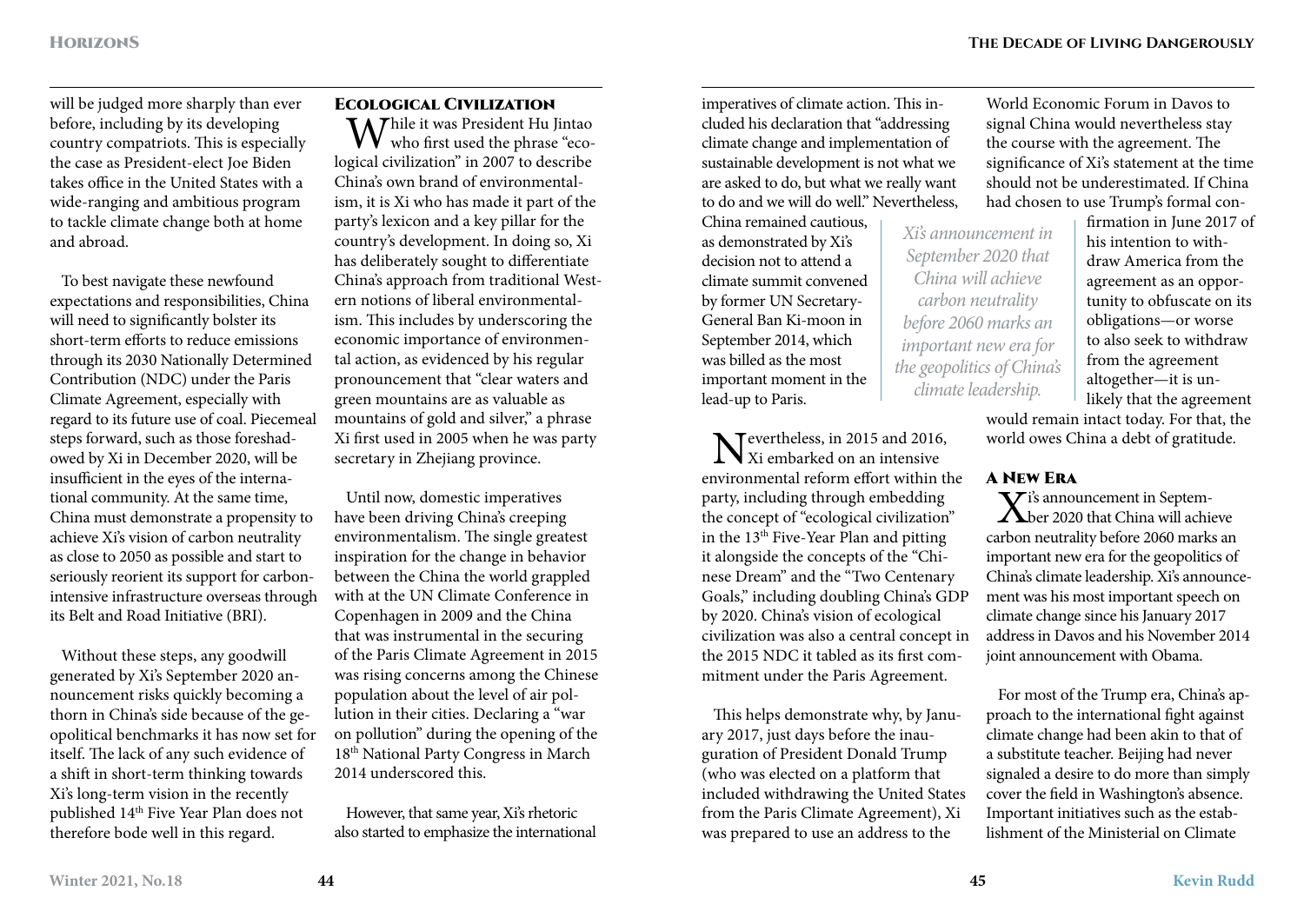Action (MoCA) alongside the EU and Canada were more at the behest of Brussels than Beijing. And for Beijing, this was an easy win until the breakdown in relations with Ottawa beginning with the arrest of Huawei's Meng Wanzhou in late

2018, which made the optics of cochairing this forum difficult.

However, the September 2020 announcement demonstrated that China's diplomatic calculation had changed. With

a deadline looming later this year for countries to respond to the Paris Climate Agreement's invitation to develop longterm decarbonization strategies for midcentury, and to enhance their short-term climate targets (NDCs), few expected China to make any serious pronouncements on either before the outcome of November's U.S. presidential election was clear. And in the event of a Biden victory, Beijing would still have a sweet spot between November and January to make announcements to head off future pressure from a Democratic administration in Washington. The fact Xi decided China should nevertheless be prepared to adopt—for the first time—a clear pathway to decarbonize its economy was therefore hugely significant.

The fact that Xi's announcement also made no reference to China's traditionally hard-held bifurcation

between developed and developing countries' responsibilities—or indeed linked China's actions in any way to the actions of others—was also very significant. Xi's dismissal of the Europeans' attempts to extract such an announcement

just a week earlier during a virtual EU-China leaders' meeting underscores that he clearly now sees greater geopolitical value in China's preparedness to signal its desire to act alone compared with the domestic value of being *The challenge for China now is to live up to the new geopolitical benchmarks it has set for itself in the eyes of the international* 

seen to use minor steps by China as a lever for extracting stronger commitments from the developed world in return.

### New Geopolitical **BENCHMARKS**

The challenge for China now is to  $\perp$  live up to the new geopolitical benchmarks it has set for itself in the eyes of the international community. This includes among its G77 developing country compatriots, not the least of which the many island nations whose very existence hinges more than anything else now on the actions of developing countries such as China, but also India (with Xi's announcement, India is now clearly forecast—for the first time—to become the world's largest emitter). In other words, China will now be judged on an increasingly level playing field with the United States, the European Union, and regional powers

like Japan, rather than simply rewarded for coming to the table.

At the same time, China will need to be conscious that any goodwill it has built up in recent years for staying the course with the Paris Climate Agreement will quickly be eclipsed by the weight of Biden's own ambitions. This includes his determination to achieve net-zero emissions by 2050, aggressively ramp up U.S. short-term action through a new 2030 emissions reduction target, and completely decarbonize the domestic energy system by 2035.

China would be wise not to cut<br>
against this, given the troubles<br>
it that it to also him him with the wider bilateral relationship. It is in both countries' interests to rebuild the cooperative relationship on climate change they established under the Obama Administration, and which Biden—and his Special Presidential Envoy for Climate, John Kerry—played a key role in creating. From Biden's perspective, any attempt to address climate change without China doing more will inherently remain limited.

From Beijing's perspective, a cooperative relationship will help take the heat out of U.S. attempts to extract additional efforts by China, including with regard to its domestic use of coal and the Belt and Road Initiative—as well as potentially the implementation of carbon border tax adjustment policies

and the like. Through a new framework of managed strategic competition, this can also be achieved while the overall relationship remains difficult. Indeed, climate change can be the topic that protects against the "decoupling" narrative across the board, and which builds a cooperative bridge to the United States and the broader West.

This will require a sophisticated approach by China, including overcoming its traditionally tin-eared response to the views of the international community on its climate credentials, and instead to demonstrate a willingness to understand genuine areas of geopolitical weaknesses on climate and to seek to overcome them.

### Mid-Century Ambition

First, China would be well advised<br>to confirm through its formal depositing of a long-term strategy with the UN Framework Convention on Climate Change that Xi's September 2020 announcement will cover all greenhouse gas emissions and not just carbon dioxide. According to modeling by the Institute of Climate Change and Sustainable Development at Tsinghua University undertaken during Xie Zhenhua's leadership (before his recent appointment), and a separate study by the Asia Society Policy Institute and Climate Analytics, this would put the goal squarely in-line with the global temperature limits set by the Paris Climate Agreement, especially

*community.*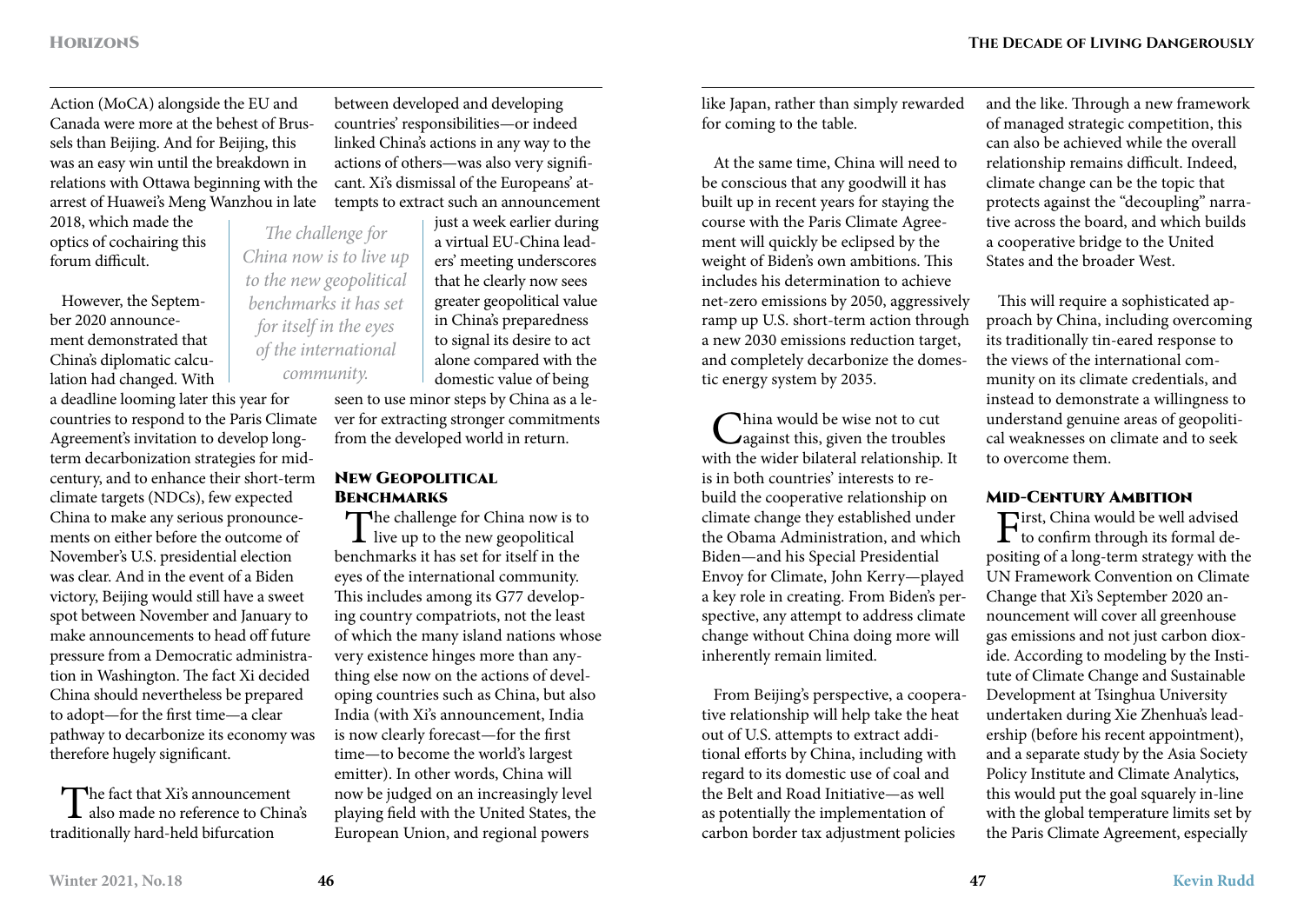if coupled with deeper cuts in the short term to avoid higher cumulative emissions over time.

Ideally, China would also join the Biden Administration and the European Union, plus every other G7 economy, including Japan (and now also South Korea), in committing to reach this goal closer to 2050. Few governments have as strong a propensity for effective and centralized long-term planning as does China. The celebration of the centenary of the founding of the People's Republic of China in 2049 provides a ripe milestone for Beijing to have in mind.

### SHORT-TERM AMBITION

 $A<sup>t</sup>$  the same time, China must be prepared to do much more to reduce emissions in the short term, including through depositing a new NDC later this year in the lead-up to COP26 in Glasgow. President Biden signed the paperwork for the United States to rejoin the Paris Climate Agreement on his first day in office, and America is likely to deposit its own new NDC in April 2021.

What is already clear is that Xi's other announcement in September that China will now aim to peak emissions "before"—as opposed to "around"—2030 will simply not cut it in the eyes of the international community that will be looking for China

to reach this milestone by 2025, while also taking action to address the three other quantitative targets contained in its existing NDC and the one to come.

China has an opportunity to ground its new NDC in a government-wide process, rather than simply present it as an effort by the Ministry of Ecology and Environment (MEE). In other words, the new NDC could help reinforce, rather than be seen to detract from, Xi's vision of carbon neutrality. However, much of this will rest even more immediately on the decisions China continues to take as part of its economic response to COV-ID-19. The approval of a large number of new coal-fired power plants in 2020 does not augur well for ensuring there is a green economic recovery, even with Beijing's investment in so-called "new infrastructure" such as electric vehicle charging stations and rail upgrades. Indeed, the total capacity of coal-fired power generation now under development in China is larger than the remaining operating fleet in the United States. And while many had hopes that the delivery of the 14<sup>th</sup> Five Year Plan would bring with it additional ambition in the short-term to reduce emissions, the reality is that it did not go any further than a number of incremental improvements Xi announced in December 2020 to China's existing 2030 goals. The development of a special FYP for climate later in 2021 provides another important window of opportunity. The possibility of the U.S.

and China forging a cooperative lane for engagement on climate change also has the potential to help deliver additional ambition.

THE BELT AND ROAD INITIATIVE<br> $\Lambda$  third area that will require a  $A<sup>third</sup>$  area that will require a sophisticated reset by Beijing concerns the Belt and Road Initiative, and especially China's support for large amounts of carbon-intensive infrastructure around the world, including coalfired power stations. By some estimates, China is currently involved in the construction of more than 100 gigawatts of coal-fired power stations around the world, including in South East Asia, Africa, and even Eastern Europe.

While some would counter that China's support of coal actually extends far less than that of Japan or South Korea, this is not the case when considering foreign direct investment alongside development financing and the exporting of equipment and personnel. In fact, most estimates would put the ledger at least two-thirds in the direction of China, and only likely to get worse as Japan announced in July 2020 that it would not finance any new coal projects abroad. South Korea's parliament is also looking to put in place a ban on its own financing, including after the state-owned utility Kepco announced it would scrap two coal projects in the Philippines and South Africa.

**D** eijing should be careful not to  $\mathbf{D}_{\text{underestimate}}$  the extent to which this has the potential to significantly impinge on BRI—the jewel in the crown of Xi's foreign policy—in the years ahead. Already moods are shifting in many recipient countries. The awarding of the prestigious environmental Goldman Prize to Chibeze Ezekiel for organizing his fellow Ghanaians against plans for a Chinese-supported coal plant in that African nation provided a powerful example of this. And this attitudinal shift will only accelerate once additional and more accessible sources of clean energy financing become available.

President Biden has not only pledged on the campaign trail to shine an uncomfortable light on China's offshoring of emissions through BRI, but his commitment to massively ramp up America's overseas clean energy investments also has the potential to result in a sophisticated diplomatic squeeze on China. If China does not want to be seen to be moving only at the behest of U.S. pressure, it would be well advised to begin to make these reforms earnestly.

While the recent effort ostensibly overseen by MEE to establish a "traffic light" system for new BRI projects is welcome, it will require more teeth to be effective. Ultimately, the most powerful thing China could do would be to follow Japan's and South Korea's lead and halt its overseas support for coal